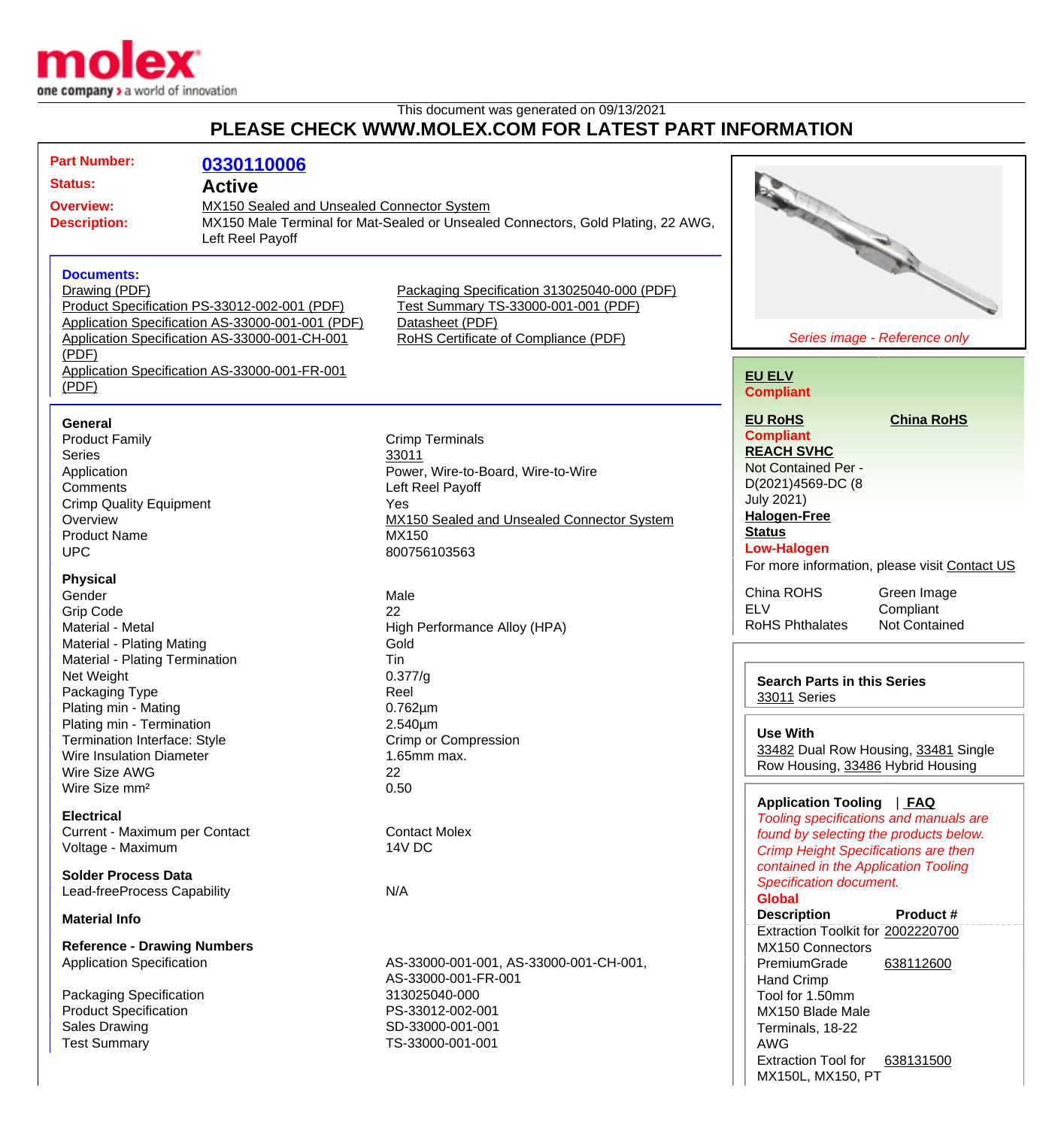Bulb Socket, iGrid, SPOX, and Wire-to-Motor Terminals FineAdjust Applicator [639000600](http://www.molex.com/molex/products/datasheet.jsp?part=active/0639000600_APPLICATION_TOOLIN.xml) for MX150 Male Terminals, 22 AWG and 0.50mm² wire FineAdjust Applicator for SRC Connector using MX150 (M3) Blade Terminals, 0.50mm² CHEMINAX 2021D0309 wire [639042100](http://www.molex.com/molex/products/datasheet.jsp?part=active/0639042100_APPLICATION_TOOLIN.xml)

## This document was generated on 09/13/2021 **PLEASE CHECK WWW.MOLEX.COM FOR LATEST PART INFORMATION**